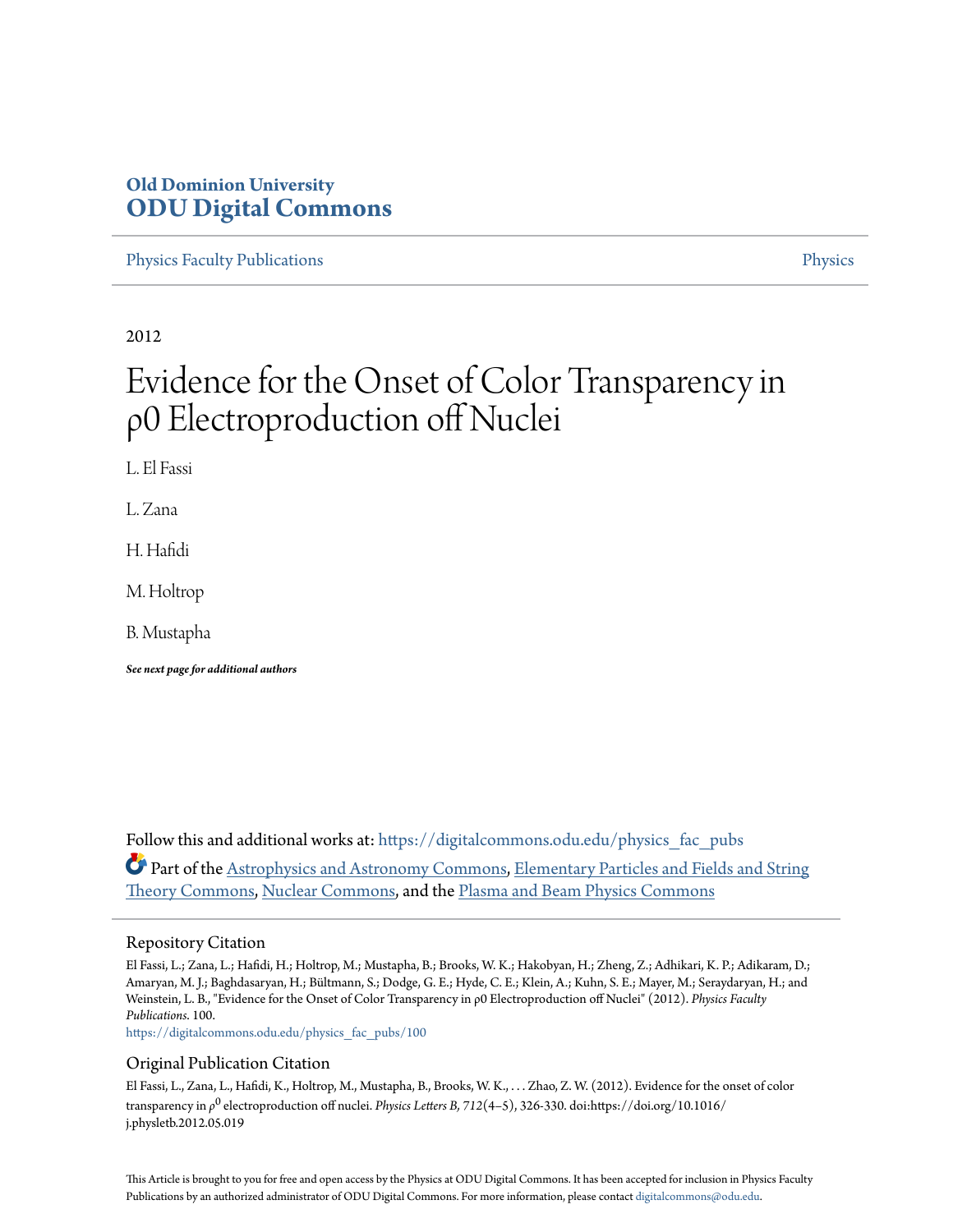#### **Authors**

L. El Fassi, L. Zana, H. Hafidi, M. Holtrop, B. Mustapha, W. K. Brooks, H. Hakobyan, Z. Zheng, K. P. Adhikari, D. Adikaram, M. J. Amaryan, H. Baghdasaryan, S. Bültmann, G. E. Dodge, C. E. Hyde, A. Klein, S. E. Kuhn, M. Mayer, H. Seraydaryan, and L. B. Weinstein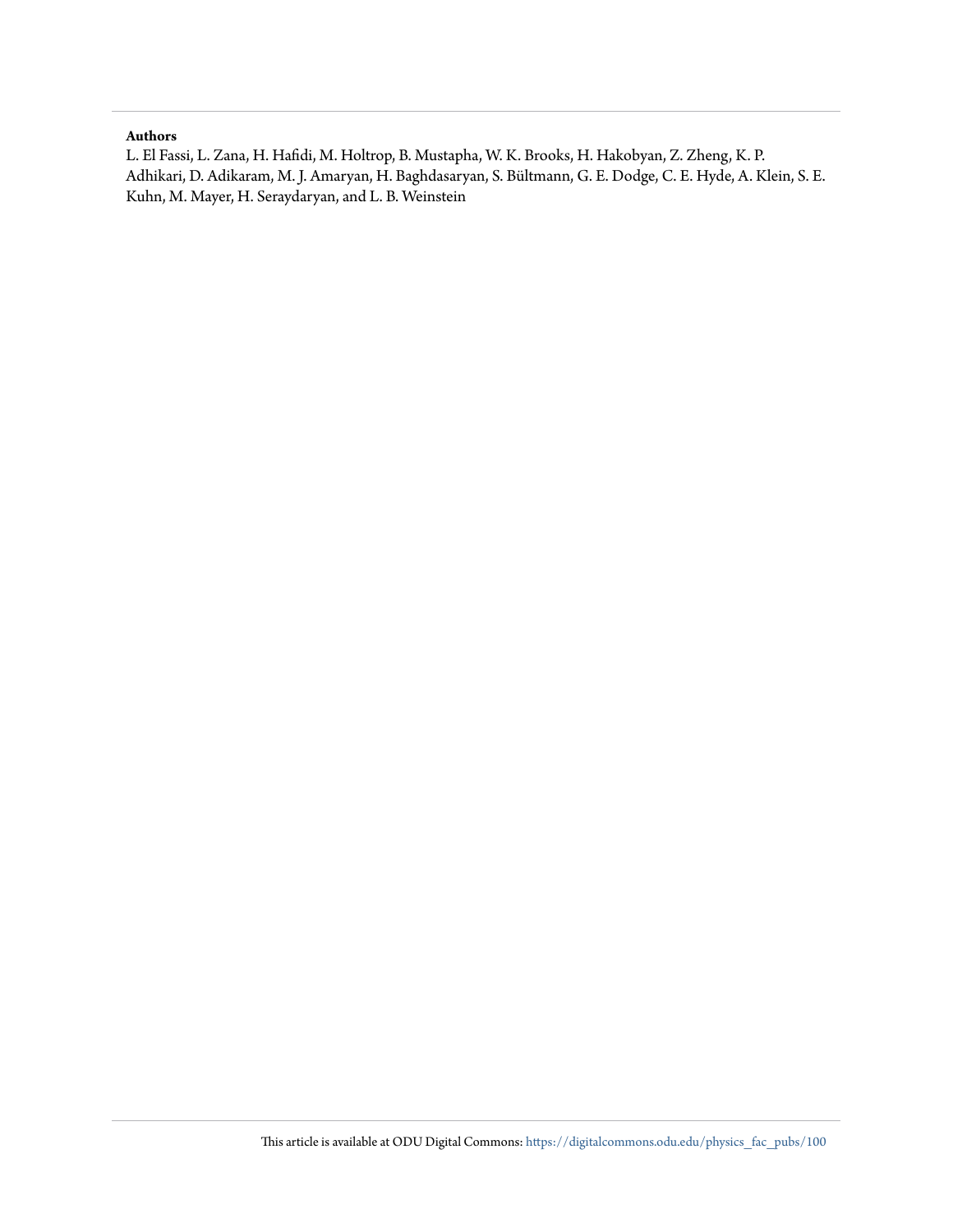

Contents lists available at [SciVerse ScienceDirect](http://www.ScienceDirect.com/)

# Physics Letters B



# Evidence for the onset of color transparency in  $\rho^0$  electroproduction off nuclei

# CLAS Collaboration

L. El Fassi <sup>a</sup>*,*[1,](#page-3-0) L. Zana <sup>b</sup>*,*[2,](#page-3-0) K. Hafidi <sup>a</sup>*,*[∗](#page-3-0), M. Holtrop b, B. Mustapha a, W.K. Brooks <sup>c</sup>*,*d, H. Hakobyan <sup>c</sup>*,*e, X. Zheng <sup>a, 3</sup>, K.P. Adhikari <sup>ag</sup>, D. Adikaram <sup>ag</sup>, M. Aghasyan <sup>w</sup>, M.J. Amaryan <sup>ag</sup>, M. Anghinolfi<sup>x</sup>, J. Arrington a, H. Avakian d, H. Baghdasaryan [ao](#page-3-0)*,*[ag,](#page-3-0) M. Battaglieri [x,](#page-3-0) V. Batourine <sup>d</sup>*,*[ac,](#page-3-0) I. Bedlinskiy [aa,](#page-3-0) A.S. Biselli <sup>p,j</sup>, C. Bookwalter <sup>r</sup>, D. Branford <sup>o</sup>, W.J. Briscoe <sup>t</sup>, S. Bültmann <sup>ag</sup>, V.D. Burkert <sup>d</sup>, D.S. Carman <sup>d</sup>, A. Celentano<sup>x</sup>, S. Chandavar <sup>af</sup>, P.L. Cole <sup>u, k, d</sup>, M. Contalbrigo <sup>v</sup>, V. Crede <sup>r</sup>, A. D'Angelo <sup>[y](#page-3-0), [aj](#page-3-0)</sup>, A. Daniel <sup>af</sup>, N. Dashyan <sup>e</sup>, R. De Vita <sup>x</sup>, E. De Sanctis <sup>w</sup>, A. Deur <sup>d</sup>, B. Dey <sup>j</sup>, R. Dickson <sup>j</sup>, C. Djalali <sup>al</sup>, G.E. Dodge <sup>ag</sup>, D. Doughty <sup>m,d</sup>, R. Dupre <sup>a</sup>, H. Egiyan <sup>d</sup>, A. El Alaoui <sup>a</sup>, L. Elouadrhiri <sup>d</sup>, P. Eugenio <sup>r</sup>, G. Fedotov <sup>al</sup>, S. Fegan <sup>an</sup>, M.Y. Gabrielyan <sup>q</sup>, M. Garçon <sup>l</sup>, N. Gevorgyan <sup>e</sup>, G.P. Gilfoyle <sup>ai</sup>, K.L. Giovanetti <sup>ab</sup>, F.X. Girod <sup>d</sup>, J.T. Goetz <sup>g</sup>, W. Gohn <sup>n</sup>, E. Golovatch <sup>ak</sup>, R.W. Gothe <sup>al</sup>, K.A. Griffioen <sup>ap</sup>, M. Guidal <sup>z</sup>, L. Guo <sup>q, d</sup>, C. Hanretty <sup>ao</sup>, D. Heddle <sup>m,d</sup>, K. Hicks <sup>af</sup>, R.J. Holt <sup>a</sup>, C.E. Hyde <sup>ag</sup>, Y. Ilieva <sup>[al](#page-3-0),t</sup>, D.G. Ireland <sup>an</sup>, B.S. Ishkhanov [ak,](#page-3-0) E.L. Isupov ak, S.S. Jawalkar [ap,](#page-3-0) D. Keller [af,](#page-3-0) M. Khandaker [ae,](#page-3-0) P. Khetarpal q, A. Kim [ac,](#page-3-0) W. Kim <sup>ac</sup>, A. Klein <sup>ag</sup>, F.J. Klein <sup>k</sup>, V. Kubarovsky <sup>d, ah</sup>, S.E. Kuhn <sup>ag</sup>, S.V. Kuleshov <sup>c, aa</sup>, V. Kuznetsov <sup>ac</sup>, J.M. Laget <sup>d, l</sup>, H.Y. Lu <sup>j</sup>, I.J.D. MacGregor <sup>an</sup>, Y. Mao <sup>al</sup>, N. Markov <sup>n</sup>, M. Mayer <sup>ag</sup>, J. McAndrew <sup>o</sup>, B. McKinnon <sup>an</sup>, C.A. Meyer <sup>j</sup>, T. Mineeva <sup>n</sup>, M. Mirazita <sup>w</sup>, V. Mokeev <sup>d,[ak](#page-3-0),4</sup>, B. Moreno <sup>l</sup>, H. Moutarde <sup>l</sup>, E. Munevar <sup>t</sup>, P. Nadel-Turonski <sup>d</sup>, A. Ni <sup>ac</sup>, S. Niccolai <sup>z</sup>, G. Niculescu <sup>ab</sup>, I. Niculescu <sup>ab</sup>, M. Osipenko <sup>v</sup>, A.I. Ostrovidov <sup>r</sup>, L.L. Pappalardo <sup>v</sup>, R. Paremuzyan <sup>e</sup>, K. Park <sup>d,ac</sup>, S. Park <sup>r</sup>, E. Pasyuk <sup>d, f</sup>, S. Anefalos Pereira <sup>w</sup>, E. Phelps <sup>al</sup>, S. Pozdniakov <sup>aa</sup>, J.W. Price <sup>h</sup>, S. Procureur <sup>l</sup>, D. Protopopescu <sup>an</sup>, B.A. Raue <sup>q, d</sup>, P.E. Reimer <sup>a</sup>, G. Ricco <sup>s, 5</sup>, D. Rimal <sup>q</sup>, M. Ripani <sup>x</sup>, B.G. Ritchie <sup>f</sup>, G. Rosner <sup>an</sup>, P. Rossi <sup>w</sup>, F. Sabatié <sup>l</sup>, M.S. Saini <sup>r</sup>, C. Salgado <sup>ae</sup>, D. Schott <sup>q</sup>, R.A. Schumacher <sup>j</sup>, H. Seraydaryan <sup>ag</sup>, Y.G. Sharabian <sup>d</sup>, E.S. Smith <sup>d</sup>, G.D. Smith <sup>an</sup>, D.I. Sober <sup>k</sup>, D. Sokhan <sup>z</sup>, S.S. Stepanyan <sup>ac</sup>, S. Stepanyan <sup>d</sup>, P. Stoler <sup>ah</sup>, S. Strauch <sup>[al](#page-3-0), t</sup>, M. Taiuti <sup>x</sup>, W. Tang <sup>af</sup>, C.E. Taylor <sup>u</sup>, D.J. Tedeschi <sup>al</sup>, S. Tkachenko <sup>al</sup>, M. Ungaro <sup>n, ah</sup>, B. Vernarsky <sup>j</sup>, M.F. Vineyard <sup>am</sup>, H. Voskanyan <sup>e</sup>, E. Voutier <sup>ad</sup>, D. Watts <sup>o</sup>, L.B. Weinstein <sup>ag</sup>, D.P. Weygand <sup>d</sup>, M.H. Wood <sup>i,al</sup>, N. Zachariou <sup>t</sup>, B. Zh[ao](#page-3-0) <sup>ap</sup>, Z.W. Zhao <sup>ao</sup>

<sup>a</sup> *Argonne National Laboratory, Argonne, IL 60439, United States*

- <sup>b</sup> *University of New Hampshire, Durham, NH 03824-3568, United States*
- <sup>c</sup> *Universidad Técnica Federico Santa María, Casilla 110-V Valparaíso, Chile*
- <sup>d</sup> *Thomas Jefferson National Accelerator Facility, Newport News, VA 23606, United States*
- <sup>e</sup> *Yerevan Physics Institute, 375036 Yerevan, Armenia*
- <sup>f</sup> *Arizona State University, Tempe, AZ 85287-1504, United States*
- <sup>g</sup> *University of California at Los Angeles, Los Angeles, CA 90095-1547, United States*
- <sup>h</sup> *California State University, Dominguez Hills, Carson, CA 90747, United States*
- <sup>i</sup> *Canisius College, Buffalo, NY, United States*
- <sup>j</sup> *Carnegie Mellon University, Pittsburgh, PA 15213, United States*
- <sup>k</sup> *Catholic University of America, Washington, DC 20064, United States*
- <sup>l</sup> *CEA, Centre de Saclay, Irfu/Service de Physique Nucléaire, 91191 Gif-sur-Yvette, France*
- <sup>m</sup> *Christopher Newport University, Newport News, VA 23606, United States*
- <sup>n</sup> *University of Connecticut, Storrs, CT 06269, United States*
- <sup>o</sup> *Edinburgh University, Edinburgh EH9 3JZ, United Kingdom*
- <sup>p</sup> *Fairfield University, Fairfield, CT 06824, United States*
- <sup>q</sup> *Florida International University, Miami, FL 33199, United States*
- <sup>r</sup> *Florida State University, Tallahassee, FL 32306, United States*
- <sup>s</sup> *Università di Genova, 16146 Genova, Italy*
- <sup>t</sup> *The George Washington University, Washington, DC 20052, United States*
- <sup>u</sup> *Idaho State University, Pocatello, ID 83209, United States*
- <sup>v</sup> *INFN, Sezione di Ferrara, 44100 Ferrara, Italy*

0370-2693 © 2012 Elsevier B.V. Open access under [CC BY license.](http://creativecommons.org/licenses/by/3.0/) <http://dx.doi.org/10.1016/j.physletb.2012.05.019>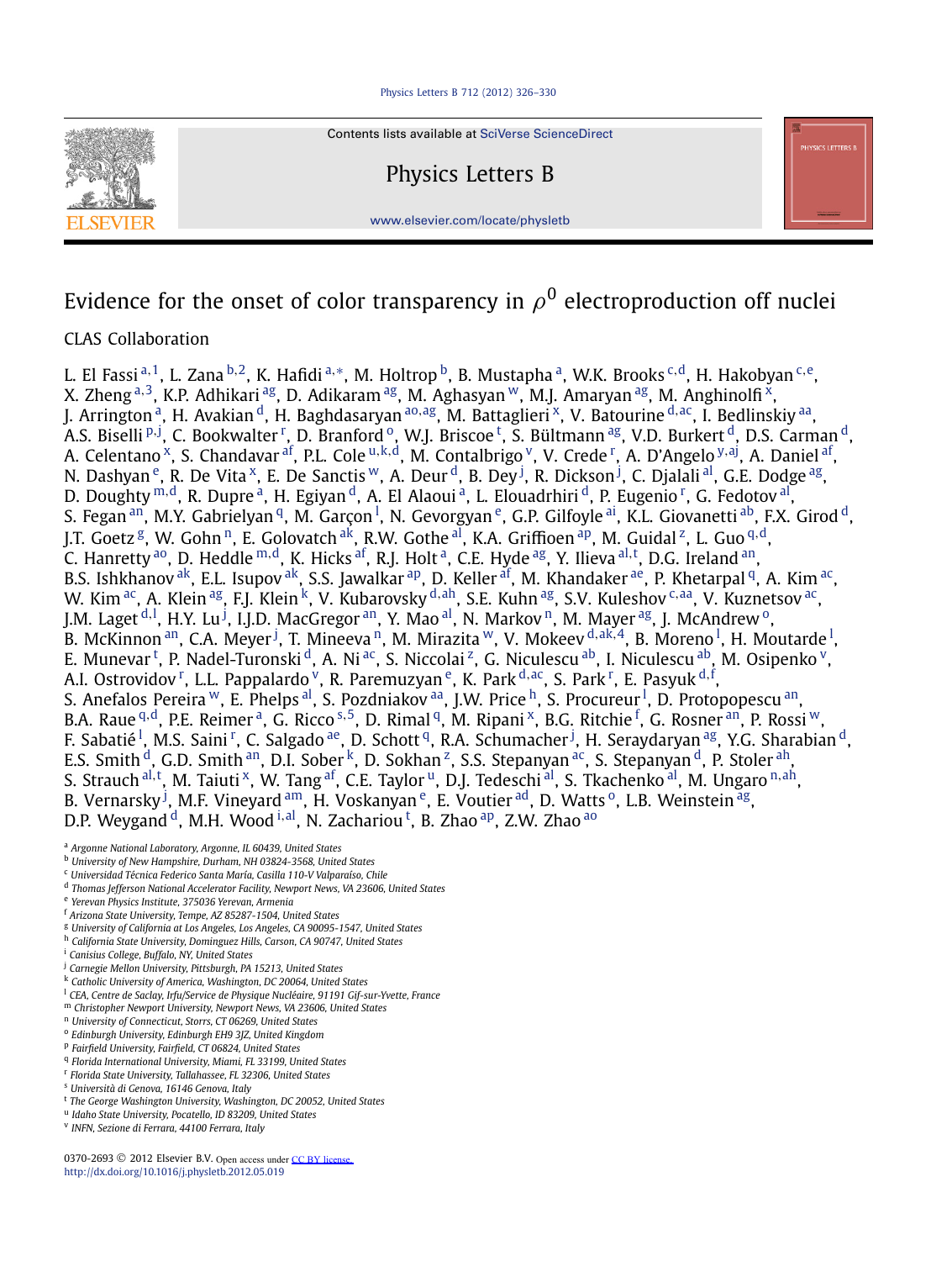<span id="page-3-0"></span><sup>w</sup> *INFN, Laboratori Nazionali di Frascati, 00044 Frascati, Italy*

- <sup>x</sup> *INFN, Sezione di Genova, 16146 Genova, Italy*
- <sup>y</sup> *INFN, Sezione di Roma Tor Vergata, 00133 Rome, Italy*
- <sup>z</sup> *Institut de Physique Nucléaire ORSAY, Orsay, France*
- aa *Institute of Theoretical and Experimental Physics, Moscow, 117259, Russia*
- ab *James Madison University, Harrisonburg, VA 22807, United States*
- ac *Kyungpook National University, Daegu 702-701, Republic of Korea*
- ad *LPSC, Universite Joseph Fourier, CNRS/IN2P3, INPG, Grenoble, France*
- ae *Norfolk State University, Norfolk, VA 23504, United States*
- af *Ohio University, Athens, OH 45701, United States*
- ag *Old Dominion University, Norfolk, VA 23529, United States*
- ah *Rensselaer Polytechnic Institute, Troy, NY 12180-3590, United States*
- ai *University of Richmond, Richmond, VA 23173, United States*
- aj *Universita' di Roma Tor Vergata, 00133 Rome, Italy*
- ak *Skobeltsyn Nuclear Physics Institute, 119899 Moscow, Russia*
- al *University of South Carolina, Columbia, SC 29208, United States*
- am *Union College, Schenectady, NY 12308, United States*
- an *University of Glasgow, Glasgow G12 8QQ, United Kingdom*
- ao *University of Virginia, Charlottesville, VA 22901, United States*
- ap *College of William and Mary, Williamsburg, VA 23187-8795, United States*

#### article info abstract

*Article history:* Received 6 March 2012 Received in revised form 9 May 2012 Accepted 10 May 2012 Available online 11 May 2012 Editor: D.F. Geesaman

We have measured the nuclear transparency of the incoherent diffractive  $A(e, e' \rho^0)$  process in <sup>12</sup>C and  $56$ Fe targets relative to <sup>2</sup>H using a 5 GeV electron beam. The nuclear transparency, the ratio of the produced *ρ*0's on a nucleus relative to deuterium, which is sensitive to *ρ A* interaction, was studied as function of the coherence length  $(l_c)$ , a lifetime of the hadronic fluctuation of the virtual photon, and the four-momentum transfer squared  $(Q^2)$ . While the transparency for both <sup>12</sup>C and <sup>56</sup>Fe showed no  $l_c$  dependence, a significant  $Q<sup>2</sup>$  dependence was measured, which is consistent with calculations that included the color transparency effects.

© 2012 Elsevier B.V. Open access under [CC BY license.](http://creativecommons.org/licenses/by/3.0/)

Quantum chromodynamics (QCD) predicts that hadrons produced in exclusive reactions with sufficiently high squared four momentum transfers  $(Q^2)$  can pass through nuclear matter with dramatically reduced interactions [\[1–3\].](#page-6-0) This is the so-called color transparency (CT) phenomenon, a key property of QCD as a color gauge theory. According to QCD, hard exclusive processes have the power to select special configurations of the hadron wave function where all quarks are close together, forming a color neutral small size configuration (SSC) with transverse size  $r<sub>⊥</sub> \sim 1/Q$ . In these SSCs, the external color field vanishes as the distance between quarks shrinks and their color fields cancel each other, similar to the reduced electric field of a very small electric dipole. The reduced color field of the SSC allows it to propagate through a nucleus with little attenuation [\[4,5\].](#page-6-0)

Nuclear transparency, defined as the ratio of nuclear cross section per nucleon to that on a free nucleon, is the observable used to search for CT. The experimental signature of CT is the increase of the nuclear transparency, as  $Q^2$  increases due to decreased interaction of the  $\rho^0$  on its way out. In the absence of CT effects, the hadron–nucleon total cross-section, and thus the nuclear transparency, are nearly energy-independent [\[6\].](#page-6-0)

Observation of CT requires that the SSC propagates a reasonable distance through the nucleus before expanding into a fully formed

\* Corresponding author.

<sup>4</sup> Current address: Skobeltsyn Nuclear Physics Institute, 119899 Moscow, Russia.

<sup>5</sup> Current address: 16146 Genova, Italy.

hadron. At very high energies, this is easily achieved since the SSC is highly relativistic and its lifetime in the nucleus rest frame will be dilated [\[3,7\].](#page-6-0) CT at high energy was observed by the E791 experiment [\[8\]](#page-6-0) at Fermilab which studied the A-dependence of coherent diffractive dissociation of 500 GeV pions into di-jets on carbon and platinum targets. As predicted [\[9,10\],](#page-6-0) the A-dependence of the measured cross sections was consistent with the nuclear target acting as a filter that removes all but small size configurations of the pion wave function. Due to the small transverse separation of the filtered  $q\bar{q}$  pair, the quark and anti-quark each form a jet of hadrons in the final state. At low and intermediate energies, where the SSC travels a very short distance before evolving into a hadron, the situation is more challenging. In this kinematical region, the interaction of the hadron with the nucleus depends on the momentum at which it is produced, the evolution time of the SSC, its interaction cross section as it evolves into a normal state, and the distance it must travel through the nucleus.

Studying CT at low energies provides valuable information on SSC formation, expansion and, most importantly, its interaction as a function of its color field. CT is a key property of QCD. It offers a unique probe of "color", a defining feature of QCD, yet totally invisible in the observed structure of ordinary nuclear matter. Establishing the kinematic conditions for the onset of CT is also critical to the future program of proton structure studies based on deep exclusive meson processes where the CT property of QCD is routinely used in the proof of QCD factorization theorem [\[11\].](#page-6-0) Recently, CT was proposed [\[12\]](#page-6-0) as the possible cause of the anomalous increase with centrality in the ratio of protonsto-pions produced at large transverse momenta in gold–gold collisions at the relativistic heavy ion collider in Brookhaven National Lab [\[13\].](#page-6-0)

Searches for CT with proton knock-out have all been negative [\[14–18\]](#page-6-0) or inconclusive [\[19–21\],](#page-6-0) while results for meson production [\[22–25\]](#page-6-0) have been more promising. The reason could be that

*E-mail address:* [kawtar@anl.gov](mailto:kawtar@anl.gov) (K. Hafidi).

Current address: Physics & Astronomy Department, Rutgers University, Piscataway, NJ 08855, United States.

<sup>2</sup> Current address: Physics Department, Syracuse University, Syracuse, NY 13244, United States.

<sup>&</sup>lt;sup>3</sup> Current address: Physics Department, University of Virginia, Charlottesville, VA 22904, United States.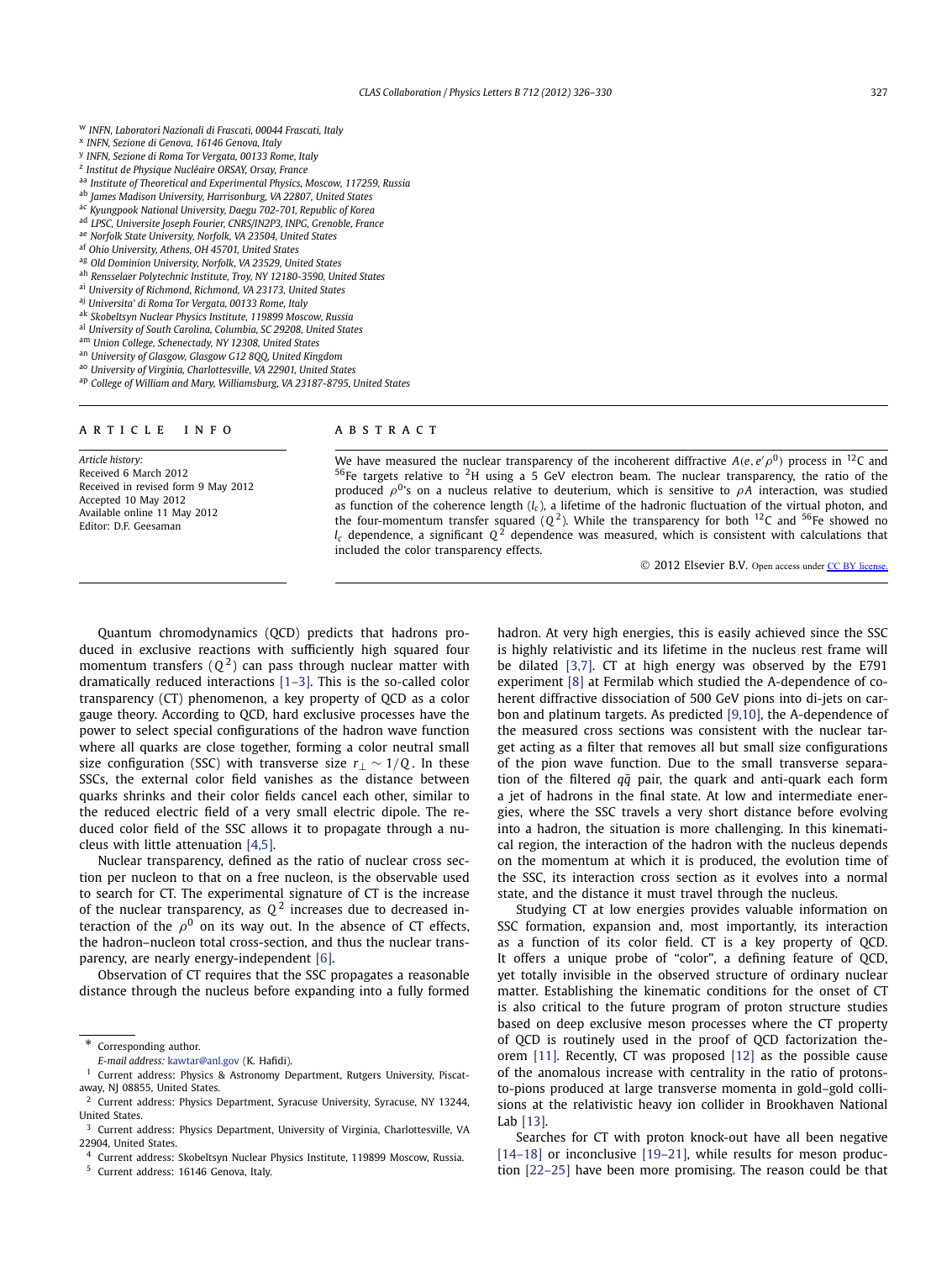

**Fig. 1.** An illustration of the creation of a SSC and its evolution to a fully formed  $\rho^0$ (see the text for a full description).

the creation of a SSC is more probable for a meson than for a baryon since only two quarks have to be localized to form the SSC. The first hint of CT at moderate energies was obtained in pion photoproduction off <sup>4</sup>He [\[22\]](#page-6-0) with photon energies up to 4.5 GeV, but the experiment needed greater statistical precision to achieve conclusive findings. Another experiment [\[23\]](#page-6-0) studied pion electroproduction off <sup>12</sup>C, <sup>27</sup>Al, <sup>64</sup>Cu and <sup>197</sup>Au over a range of  $Q^2 = 1.1$ –4.7 GeV<sup>2</sup>. The nuclear transparencies of all targets relative to deuterium showed an increase with increasing  $Q^2$ . The most statistically significant result corresponds to the nuclear transparency for  $197$ Au, which when fitted with a linear  $Q^2$  dependence resulted in a slope of 0*.*012 ± 0*.*004 GeV<sup>−</sup>2. The authors concluded that measurements at still higher momentum transfer would be needed to firmly establish the onset of CT.

Exclusive diffractive electroproduction of  $\rho^0$  mesons provides a tool of choice to study color transparency. The advantage of using  $\rho^0$  mesons is that they have the same quantum numbers as photons and so can be produced by a simple diffractive interaction, which selects small size initial state [\[26\].](#page-6-0) In this process, illustrated in Fig. 1, the incident electron exchanges a virtual photon with the nucleus. The photon can then fluctuate into a virtual  $q\bar{q}$  pair [\[27\]](#page-6-0) of small transverse separation [\[28\]](#page-6-0) proportional to 1*/Q* , which can propagate over a distance  $l_{\text{c}} = 2 \nu / (Q^2 + M_{q\bar{q}}^2)$ , known as the coherence length, where *ν* is the energy of the virtual photon and  $M_{q\bar{q}}$  is the invariant mass of the  $q\bar{q}$  pair. The virtual  $q\bar{q}$  pair can then scatter diffractively off a bound nucleon and becomes an on mass shell SSC. While expanding in size, the SSC travels through the nucleus and ultimately evolves to a fully formed  $\rho^0$ , which, in the final state, decays into a  $(\pi^+, \pi^-)$  pair. By increasing  $Q^2$ , the size of the selected SSC can be reduced and consequently the nuclear transparency for the  $\rho^0$  should increase.

The nuclear transparency,  $T_A$ , is taken to be the ratio of the observed  $\rho^0$  mesons per nucleon produced on a nucleus (A) relative to those produced from deuterium, where no significant absorption is expected. CT should yield an increase of  $T_A$  with  $Q^2$ , but mea-surements by the HERMES [\[29\]](#page-6-0) Collaboration show that  $T_A$  also varies with  $l_c$ , which can also lead to a  $Q^2$  dependence. Thus, to unambiguously identify CT, *l<sub>c</sub>* should be held constant or, alternatively, kept small compared to the nuclear radius to minimize the interactions of the  $q\bar{q}$  pair prior to the diffractive production of the SSC.

Fermilab experiment E665 [\[24\]](#page-6-0) and the HERMES experiment [\[25\]](#page-6-0) at DESY used exclusive diffractive  $\rho^0$  leptoproduction to search for CT. However, both measurements lacked the necessary statistical precision. HERMES measured the  $Q<sup>2</sup>$  dependence of the nuclear transparency for several fixed *l<sub>c</sub>* values. A simultaneous fit of the  $Q^2$  dependence over all  $l_c$  bins resulted in a slope of 0*.*089±0*.*046 GeV<sup>−</sup>2. The unique combination of high beam intensities available at the Thomas Jefferson National Accelerator Facility known as JLab and the wide kinematical coverage provided by the Hall B large acceptance spectrometer [\[30\]](#page-6-0) (CLAS) was key to the success of the measurements reported here.

The experiment ran during the winter of 2004. An electron beam with 5.014 GeV energy was incident simultaneously on a 2 cm liquid deuterium target and a 3 mm diameter solid target (C or Fe). The nuclear targets were chosen to optimize two competing requirements; provide sufficient nuclear path length compared to the SSC expansion length while minimizing the probability of  $\rho^0$  decay inside the nucleus. A new double-target system [\[31\]](#page-6-0) was developed to reduce systematic uncertainties and allow high precision measurements of the transparency ratios between heavy targets and deuterium. The cryogenic and solid targets were located 4 cm apart to minimize the difference in CLAS acceptance while maintaining the ability to identify the target where the interaction took place event-by-event via vertex reconstruction. The thickness of the solid targets (1.72 mm for carbon and 0.4 mm for iron) were chosen so that all of the targets including deuterium had comparable luminosities ( $\sim 10^{34}$  nucleon cm<sup>-2</sup> s<sup>-1</sup>). The scattered electrons and two oppositely charged pions were detected in coincidence using the CLAS spectrometer. The scattered electrons were identified using the Čerenkov and the electromagnetic calorimeter while the pions were identified through time-of flight measurements [\[30\].](#page-6-0)

The  $\rho^0$  mesons were identified through the reconstructed invariant mass of the two detected pions with  $0.6 < M_{\pi^+\pi^-} <$ 1 GeV. For each event, several kinematic variables were evaluated including  $Q^2$ , *l<sub>c</sub>* using the  $\rho^0$  mass instead of  $M_{q\bar{q}}$ , the photon– nucleon invariant mass squared  $W^2$ , the squared four-momentum transfer to the target *t*, and the fraction of the virtual photon energy carried by the  $\rho^0$  meson  $z_\rho = E_\rho/v$  where  $E_\rho$  is the energy of the  $\rho^0$ . To identify exclusive diffractive and incoherent  $\rho^0$ events, a set of kinematic conditions had to be satisfied. We required *W >* 2 GeV to suppress pions from decay of resonances,  $-t < 0.4$  GeV<sup>2</sup> to select diffractive events,  $-t > 0.1$  GeV<sup>2</sup> to exclude coherent production off the nucleus and  $z<sub>0</sub> > 0.9$  to select elastically produced  $\rho^0$  mesons. The two pions invariant mass distributions are shown in [Fig. 2.](#page-5-0) After applying all the cuts, the invariant mass distribution [\(Fig. 2.](#page-5-0)b) exhibits a clean  $\rho^0$  peak positioned around 770 MeV with the expected width of 150 MeV. A good description of the data was obtained using our Monte-Carlo (MC) simulation. Our generator simulates the  $\rho^0$  electroproduction process and the main channels that may produce a ( $\pi^+$ ,  $\pi^-$ ) pair in the final state and contribute to the background underneath the *ρ*<sup>0</sup> peak. These channels are *ep* → *e*Δ<sup>++</sup>*π*<sup>−</sup>, *ep* → *e*Δ<sup>0</sup>*π*<sup>+</sup> and a non-resonant *ep*  $\rightarrow ep\pi^{+}\pi^{-}$ . The cross sections of these processes were taken from existing measurements [\[32\].](#page-6-0) The standard CLAS GEANT based simulation packages was used to simulate the experimental apparatus. The Fermi motion of the nucleons in nuclei was simulated by folding the elementary cross section with the spectral function of the target using a realistic model [\[33\].](#page-6-0) Radiative effects are also included in the simulation.

The nuclear transparency for a given target, with nucleon number A, is defined as

$$
T_A = \left( N_A^{\rho} / \mathcal{L}_A^{\text{int}} \right) / \left( N_D^{\rho} / \mathcal{L}_D^{\text{int}} \right),\tag{1}
$$

where *D* refers to deuterium, and *A* to carbon or iron,  $\mathcal{L}_{A,D}^{int}$  to the integrated luminosities and  $N_{A,D}^{\rho}$  to the number of incoherent  $\rho^0$  events per nucleon after subtraction of background contributions. The transparency ratios were also corrected from detector and reconstruction efficiencies, acceptance and radiative effects, Fermi motion and contributions from the liquid deuterium target windows. The CLAS acceptance and reconstruction efficiencies were evaluated with the simulations described earlier. Data from both simulation and measurements were processed with the same analysis code. Based on the comparison between data and MC,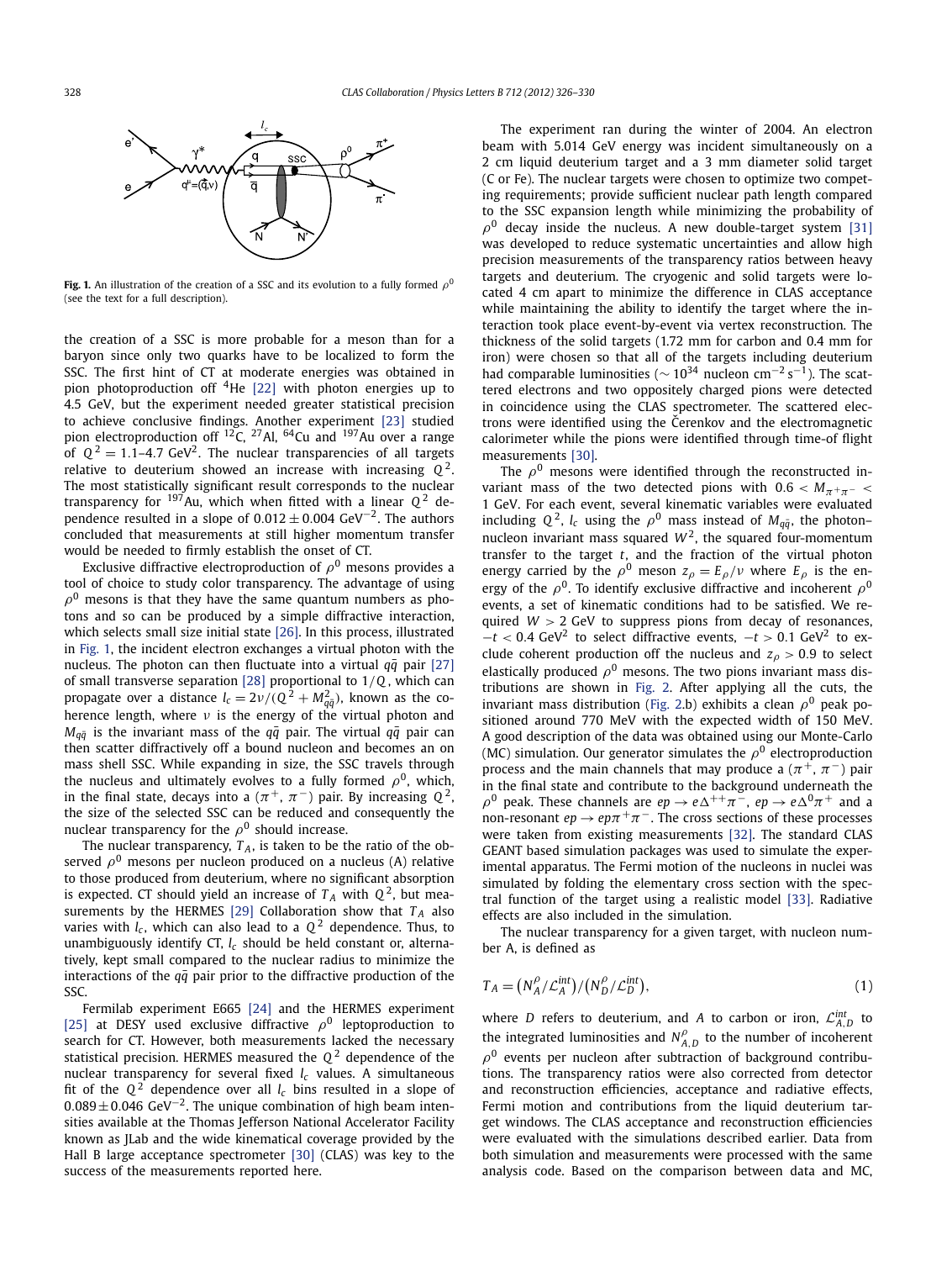<span id="page-5-0"></span>

**Fig. 2.** (Color online.) The  $(\pi^+, \pi^-)$  invariant mass histogram for iron. Panel (a): Before applying kinematic cuts. Panel (b): After applying kinematic cuts. The blue shadow area represents the background contribution. Panel (c): After background subtraction. Panel (d): The  $(\pi^+, \pi^-)$  invariant mass histogram for deuterium after background subtraction. The solid curves are non-relativistic Breit–Wigner fit to the data.

the acceptance was defined in each elementary bin in all relevant variables;  $Q^2$ , *t*, *W*, the  $\rho^0$  momentum  $P_{\rho^0}$ , and the decay angle in the  $\rho^0$  rest frame  $\theta_{\pi^+}$ , as the ratio of accepted to generated events. Each event was then weighted with the inverse of the corresponding acceptance. The weighted ( $\pi^{+}$ ,  $\pi^{-}$ ) mass spectra were fitted as shown in Fig. 2(c) using a non-relativistic Breit–Wigner for the shape of a  $\rho^0$  while the shape of the background was taken from the simulation. The magnitudes of each contributing process were taken as free parameters in the fit of the mass spectra. The acceptance correction to the transparency ratio was found to vary between 5 and 30%. Radiative corrections were extracted for each  $(l_c, Q^2)$  bin using our MC generator in conjunction with the DIFFRAD [\[34\]](#page-6-0) code developed for exclusive vector meson production. The radiative correction to the transparency ratio was found to vary between 0.4 and 4%. An additional correction of around 2.5% was applied to account for the contribution of deuterium target endcaps. The corrected *t* distributions for exclusive events were fit with an exponential form *Ae*−*bt*. The slope parameters *b* for <sup>2</sup>H (3.59  $\pm$  0.5), C (3.67  $\pm$  0.8) and Fe  $(3.72 \pm 0.6)$  were reasonably consistent with CLAS [\[35\]](#page-6-0) hydrogen measurements of  $2.63 \pm 0.44$  taken with 5.75 GeV beam energy.

The transparencies for C and Fe are shown as a function of  $l_c$ in Fig. 3. As expected, they do not exhibit any  $l_c$  dependence because  $l_c$  is much shorter than the C and Fe nuclear radii of 2.7 and 4.6 fm respectively. Consequently, the coherence length effect cannot mimic the CT signal in this experiment.

Fig. 4 shows the increase of the transparency with  $Q^2$  for both C and Fe. The data are consistent with expectations of CT. Note



Fig. 3. (Color online.) Nuclear transparency as a function of  $l_c$ . The inner error bars are the statistical uncertainties and the outer ones are the statistical and pointto-point (*lc* dependent) systematic uncertainties added in quadrature. There is an additional normalization systematic uncertainty of 1.9% for carbon and 1.8% for iron (not shown in the figure) with acceptance and background subtraction being the main sources. The carbon data has been scaled by a factor 0.77 to fit in the same figure with the iron data.



**Fig. 4.** (Color online.) Nuclear transparency as a function of  $Q^2$ . The inner error bars are statistic uncertainties and the outer ones are statistic and point-to-point  $(Q<sup>2</sup>$  dependent) systematic uncertainties added in quadrature. The curves are predictions of the FMS [\[39\]](#page-6-0) (red) and GKM [\[38\]](#page-6-0) (green) models with (dashed–dotted and dashed curves, respectively) and without (dotted and solid curves, respectively) CT. Both models include the pion absorption effect when the  $\rho^0$  meson decays inside the nucleus. There is an additional normalization systematic uncertainty of 2.4% for carbon and 2.1% for iron (not shown in the figure).

that in the absence of CT effects, hadronic Glauber calculations would predict no  $Q^2$  dependence of  $T_A$  since any  $Q^2$  dependence in the  $\rho^0$  production cross section would cancel in the ratio. The rise in transparency with  $Q^2$  corresponds to an  $(11 \pm 2.3)$ % and  $(12.5 \pm 4.1)$ % decrease in the absorption of the  $\rho^0$  in Fe and C respectively. The systematics uncertainties were separated into point-to-point uncertainties, which are  $l_c$  dependent in Fig. 3 and *Q* <sup>2</sup> dependent in Fig. 4 and normalization uncertainties, which are independent of the kinematics. Effects such as kinematic cuts,